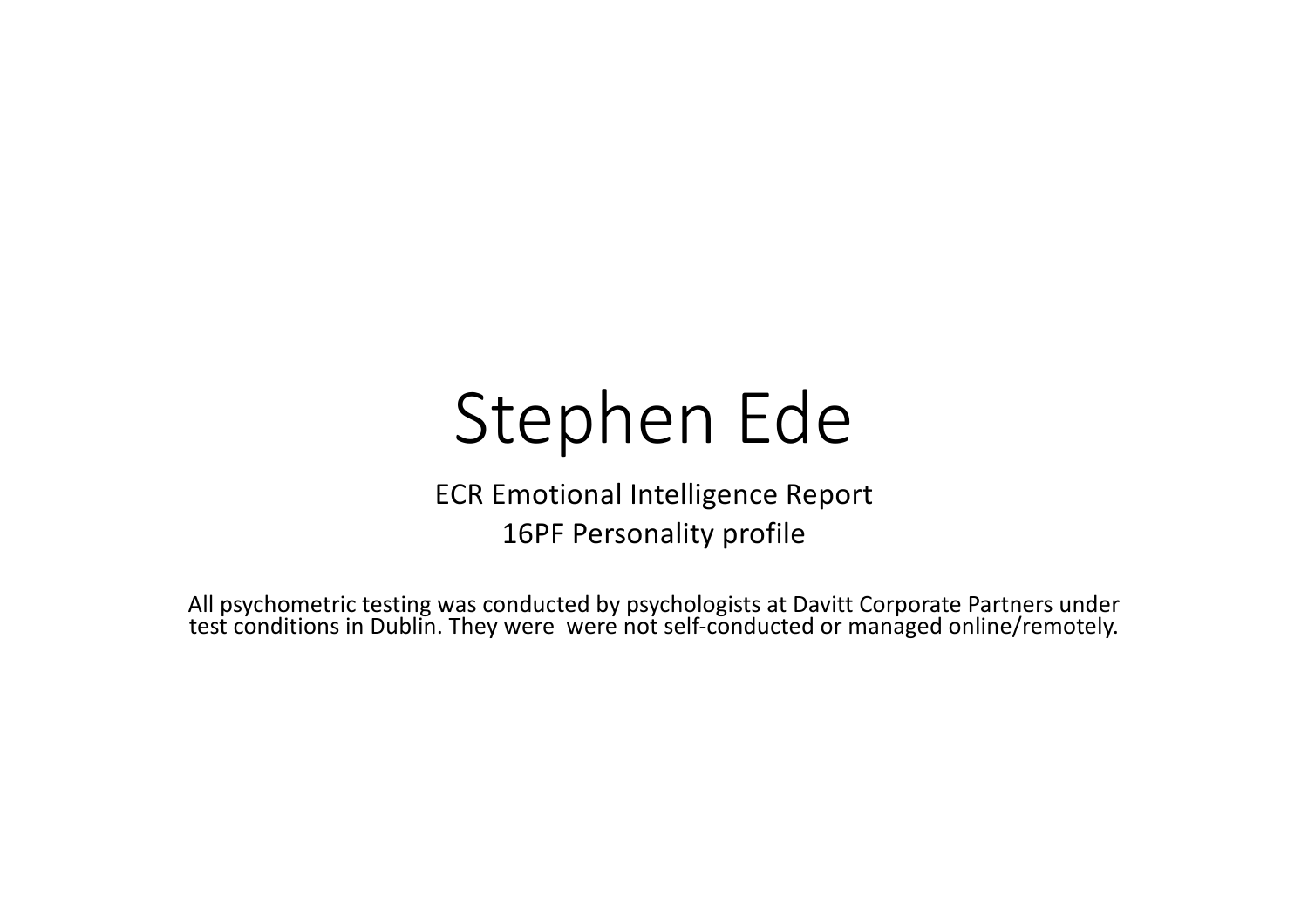## ECR © Emotional Capital Report Stephen Ede

| <b>Measure</b>                                 | Score | <b>Development</b><br>need | <b>Development</b><br>opportunity | <b>Effective range</b> | <b>Strength to</b><br>build on | <b>Signature</b><br>strength |
|------------------------------------------------|-------|----------------------------|-----------------------------------|------------------------|--------------------------------|------------------------------|
| Self knowing                                   | 126   |                            |                                   |                        |                                |                              |
| Self confidence                                | 123   |                            |                                   |                        |                                |                              |
| Self reliance                                  | 107   |                            |                                   |                        |                                |                              |
| Self actualization                             | 119   |                            |                                   |                        |                                |                              |
| <b>Straight forwardness</b>                    | 120   |                            |                                   |                        |                                |                              |
| Relationship skills                            | 129   |                            |                                   |                        |                                |                              |
| Empathy                                        | 129   |                            |                                   |                        |                                |                              |
| Self control                                   | 121   |                            |                                   |                        |                                |                              |
| Adaptability                                   | 121   |                            |                                   |                        |                                |                              |
| Optimism                                       | 124   |                            |                                   |                        |                                |                              |
| <b>EMOTIONAL CAPITAL</b><br><b>Total Score</b> | 128   |                            |                                   |                        |                                |                              |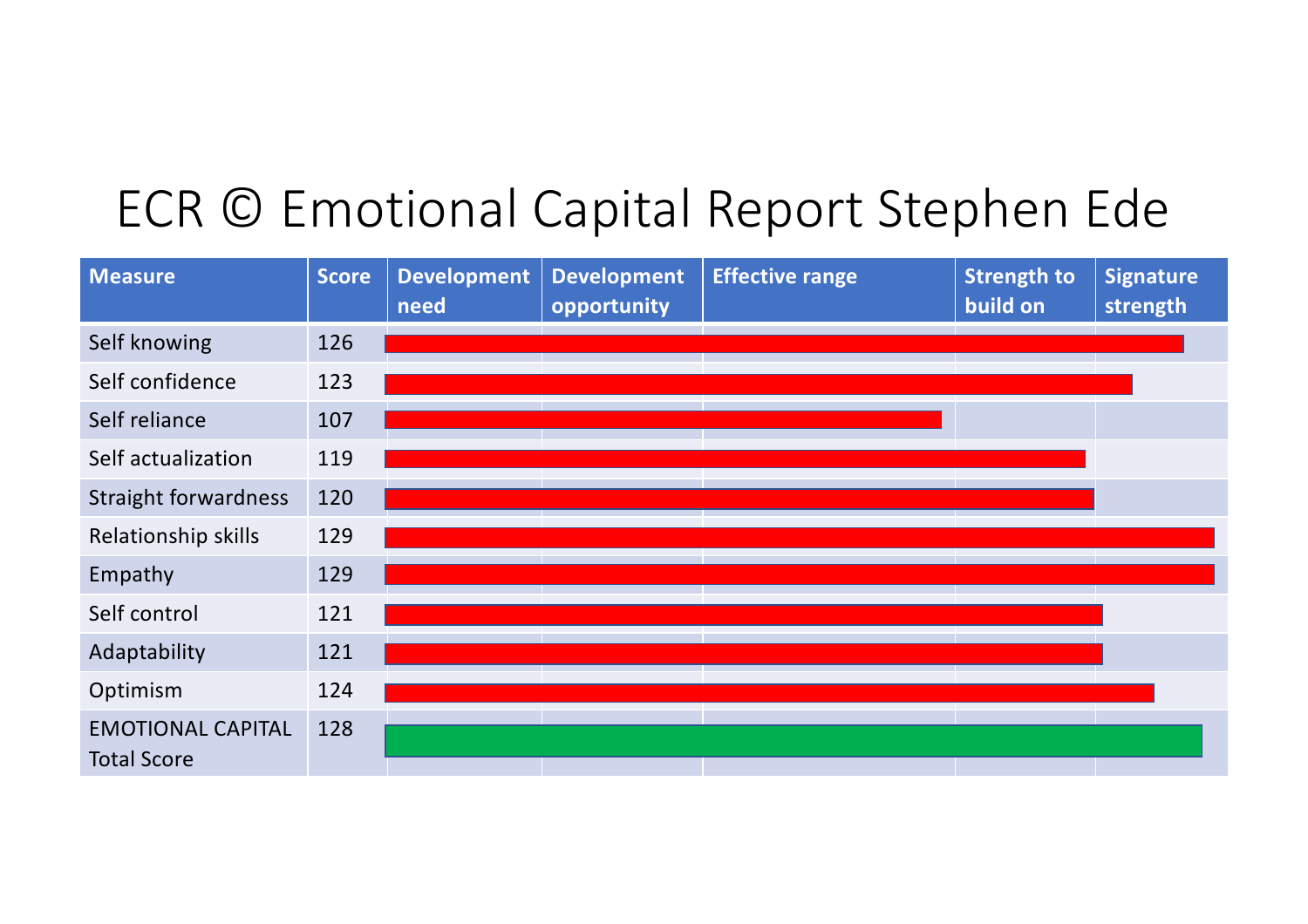#### ECR Report

The ECR is designed to provide an indication of leadership potential based upon emotional intelligence scores. These include a global Total Emotional Capital Score; scores on 10 emotional and social competencies linked to effective leadership, and an exploration of the meaning of the scores. Please note that the Total EC Score should not be considered as the most important score on this assessment. What is critical is how the Total Score is attained because two people could have the same Total Scores but exhibit completely different behaviours because they have achieved them through very different scores on their Emotional Competencies.

Explanatory notes on the 10 competencies follow:

• Emotional capital report is a trade mark of Roche Martin Pty Ltd.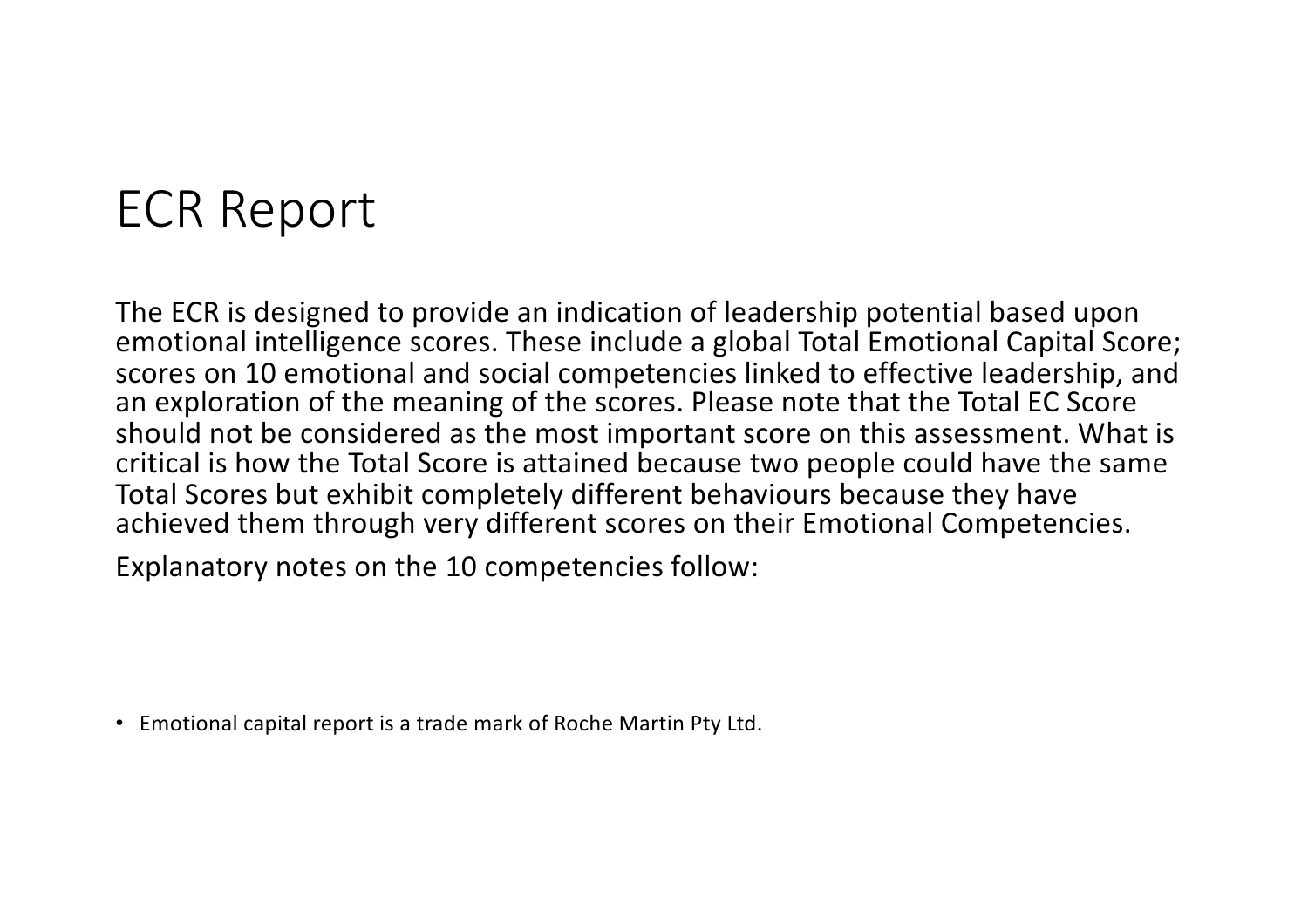| <b>Competency</b>       | <b>Explanatory notes</b>                                                                                                                                                                                                                                                                                                 |
|-------------------------|--------------------------------------------------------------------------------------------------------------------------------------------------------------------------------------------------------------------------------------------------------------------------------------------------------------------------|
| Self knowing            | Emotionally intelligent leaders are aware of their emotional experience and know what they are feeling most of the time. They have<br>the capacity to recognize how their feelings and emotions impact upon their personal opinions, attitudes and judgments.                                                            |
| Self confidence         | Emotionally intelligent leaders accept and respect themselves and essentially like the people they are. They are confident in their<br>skills, abilities and judgments and possess the emotional resource necessary to maintain motivation and achieve challenging goals.                                                |
| Self reliance           | Emotional intelligent leaders have the power to be self-reliant in developing ideas and making significant decisions. They recognize<br>that they are a complete and self-directed person and have the power to choose between options and make decisions.                                                               |
| Self actualization      | Emotionally intelligent leaders maintain an enthusiastic commitment to long-term goals. They have achieved a work/life balance<br>and derive satisfaction from their accomplishments. They enjoy setting personal and professional goals.                                                                                |
| Straight<br>forwardness | Emotionally intelligent leaders express their feelings and points of view openly and in a straightforward way, while respecting that<br>others may hold a different opinion or expectation. They are comfortable challenging the views of others and give clear messages.                                                |
| Relationship skills     | Emotionally intelligent leaders have the knack for establishing and maintaining mutually satisfying relationships characterised by<br>positive expectations. They can gain the support and commitment of others and value working with others to achieve their goals.                                                    |
| Empathy                 | Emotionally intelligent leaders have the capacity to understand other people's feelings and thoughts. They listen well and take into<br>account other peoples' feelings and circumstances before communicating their message or making a decision.                                                                       |
| Self control            | Emotionally intelligent leaders manage their emotions well and restrain their actions until they have had time to think rationally.<br>They are able to stay calm in stressful situations and maintain productivity without losing control. They make considered decisions<br>and project a composed, reliable presence. |
| Adaptability            | Emotionally intelligent leaders are able to adapt their thinking, feelings and actions in response to changing circumstances. Flexible<br>leaders are tolerant of others and receptive to new ideas and consider different points of view. They are champions of change.                                                 |
| Optimism                | Emotionally intelligent leaders sense opportunities even in the face of adversity. They are resilient, can see the big picture and<br>where they are going, and are able to focus on the possibilities of what can be achieved.                                                                                          |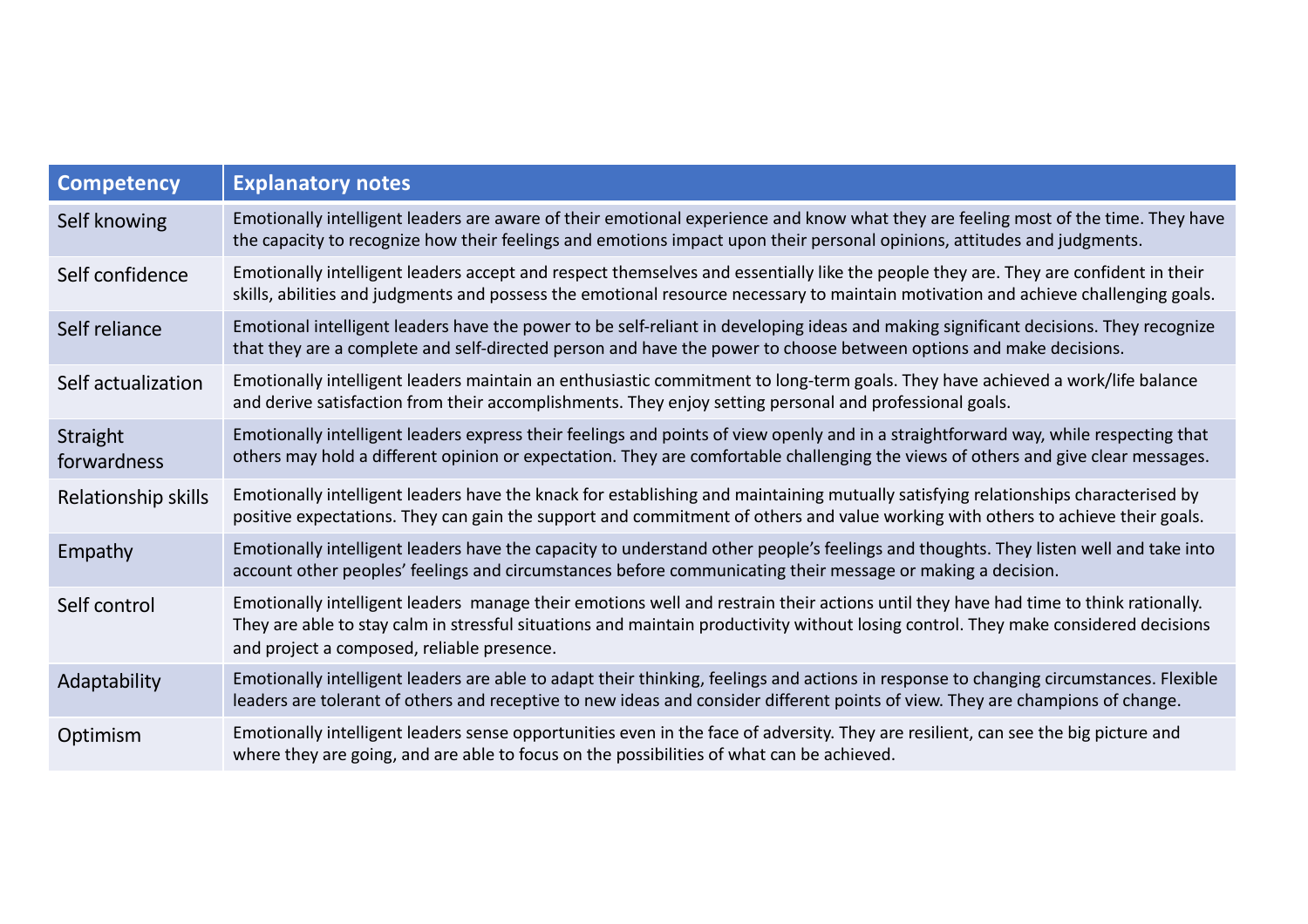| <b>Relating to Others</b> |          |                                                                                     |  |
|---------------------------|----------|-------------------------------------------------------------------------------------|--|
| Warmth                    | $A - 8$  | Higher level of attentiveness to and interest in others                             |  |
| Liveliness                | $F - 6$  | Likely to be more energetic and exuberant than most when<br>interacting with others |  |
| <b>Social Boldness</b>    | $H - 8$  | More socially confident than most                                                   |  |
| Privateness               | $N - 3$  | More willing than most to disclose information about themselves                     |  |
| Self Reliance             | $Q2 - 3$ | Prefers to make decisions consultatively and be part of a team                      |  |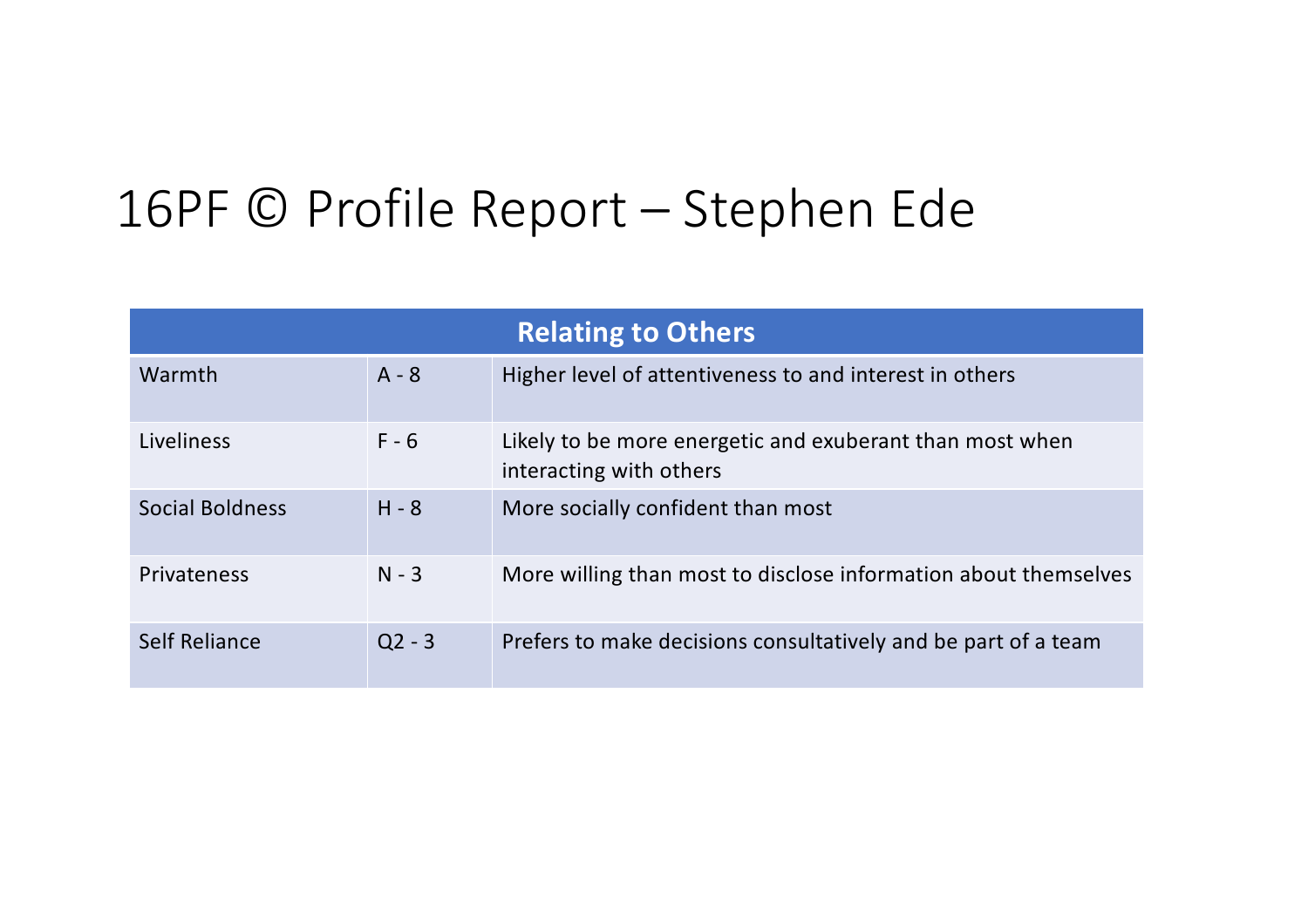| <b>Influence and Collaboration</b> |          |                                                                                                                                |  |
|------------------------------------|----------|--------------------------------------------------------------------------------------------------------------------------------|--|
| Dominance                          | $E - 6$  | Likes to influence others, tending to express views more<br>strongly than most                                                 |  |
| <b>Social Boldness</b>             | $H - 8$  | Likely to be intrepid in pursuing independent goals, confident<br>in expressing opinions                                       |  |
| Vigilance                          | $L - 3$  | Accepts and trusts that people are genuine and sincere to a<br>greater extent than most, less likely to read between the lines |  |
| Openness to change                 | $Q1 - 8$ | Likely to experiment with new and different solutions to<br>problems, orientated towards enquiry and critical thinking         |  |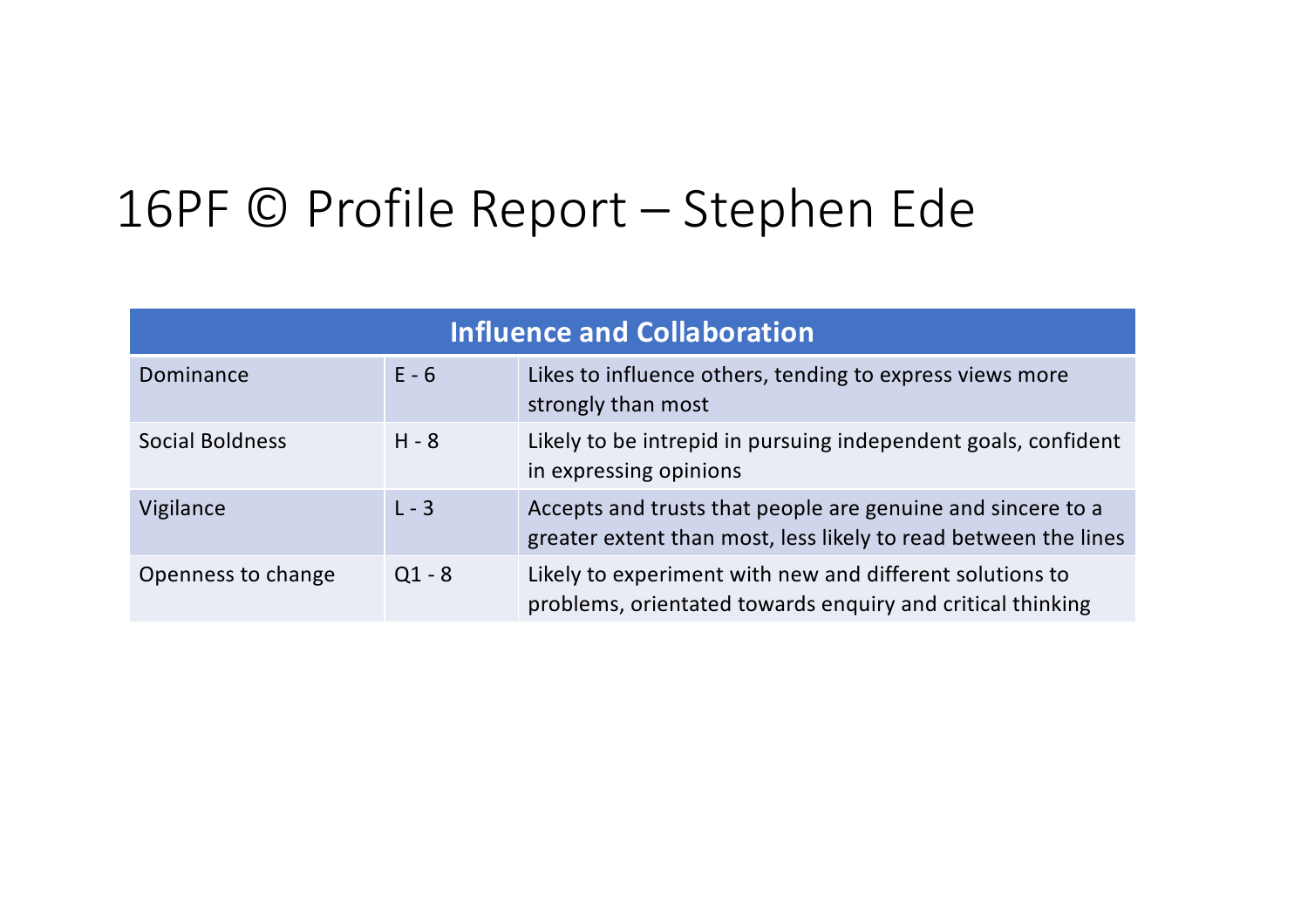| <b>Thinking Style</b> |          |                                                                                                           |  |
|-----------------------|----------|-----------------------------------------------------------------------------------------------------------|--|
| Warmth                | $A - 8$  | More likely to take other people's feelings, ideas and<br>perspectives into account when making decisions |  |
| Sensitivity           | $1 - 4$  | Prefers decisions based on logic and objectivity                                                          |  |
| <b>Abstractedness</b> | $M - 2$  | Attends to details; prefers to act rather than theorise and<br>think about things                         |  |
| Openness to change    | $Q1 - 8$ | More open than most to new experiences; seeks and<br>welcomes change                                      |  |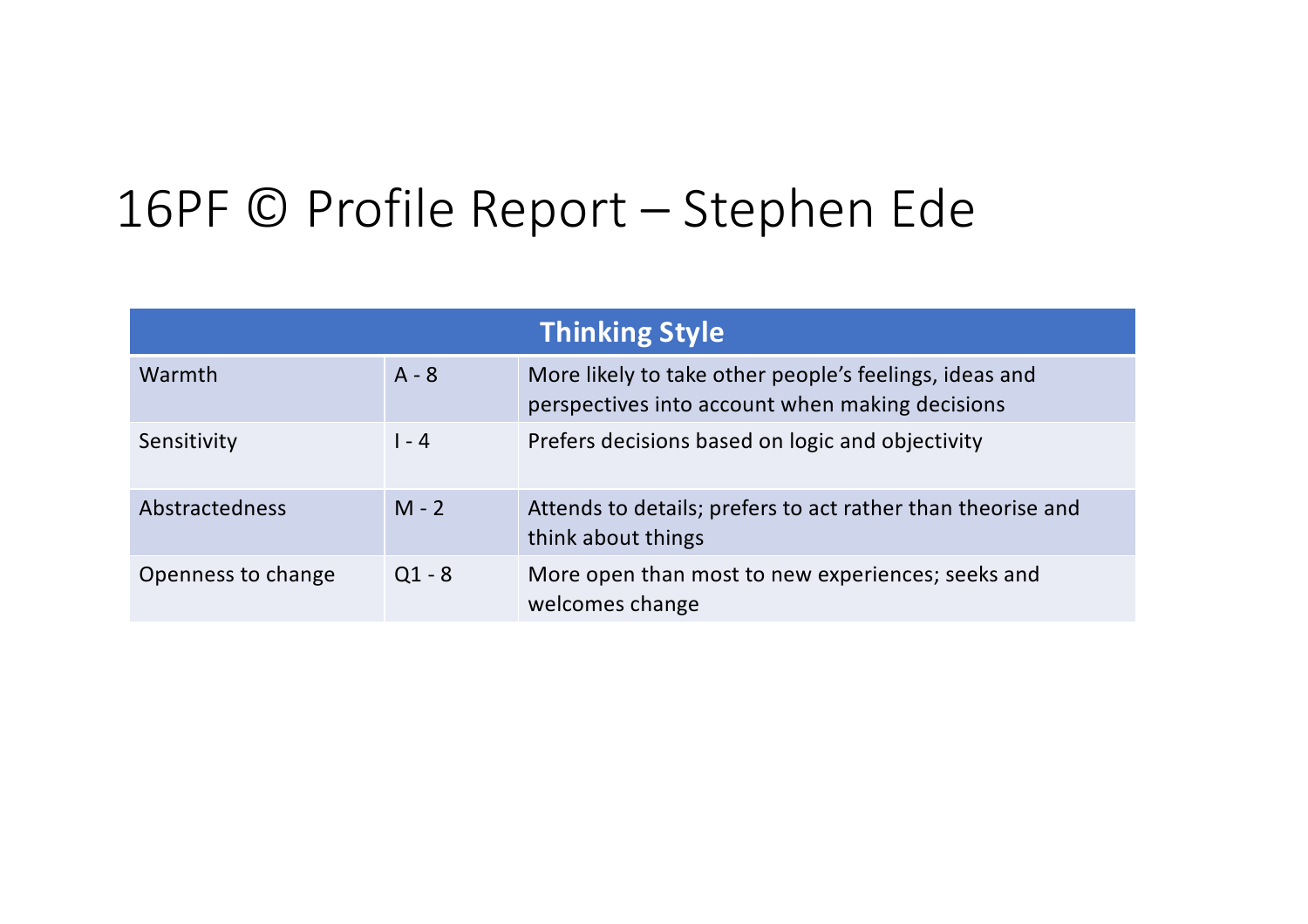| <b>Structure and Flexibility</b> |          |                                                                             |  |
|----------------------------------|----------|-----------------------------------------------------------------------------|--|
| Liveliness                       | $F - 6$  | Shows typical level of forethought before speaking or taking<br>action      |  |
| Rule consciousness               | $G - 8$  | Less likely to feel bound by rules and regulations, more<br>expedient       |  |
| Abstractedness                   | $M - 2$  | Likely to remain focused and responsive to what is<br>immediately necessary |  |
| Perfectionism                    | $Q3 - 6$ | As concerned with planning as most people                                   |  |